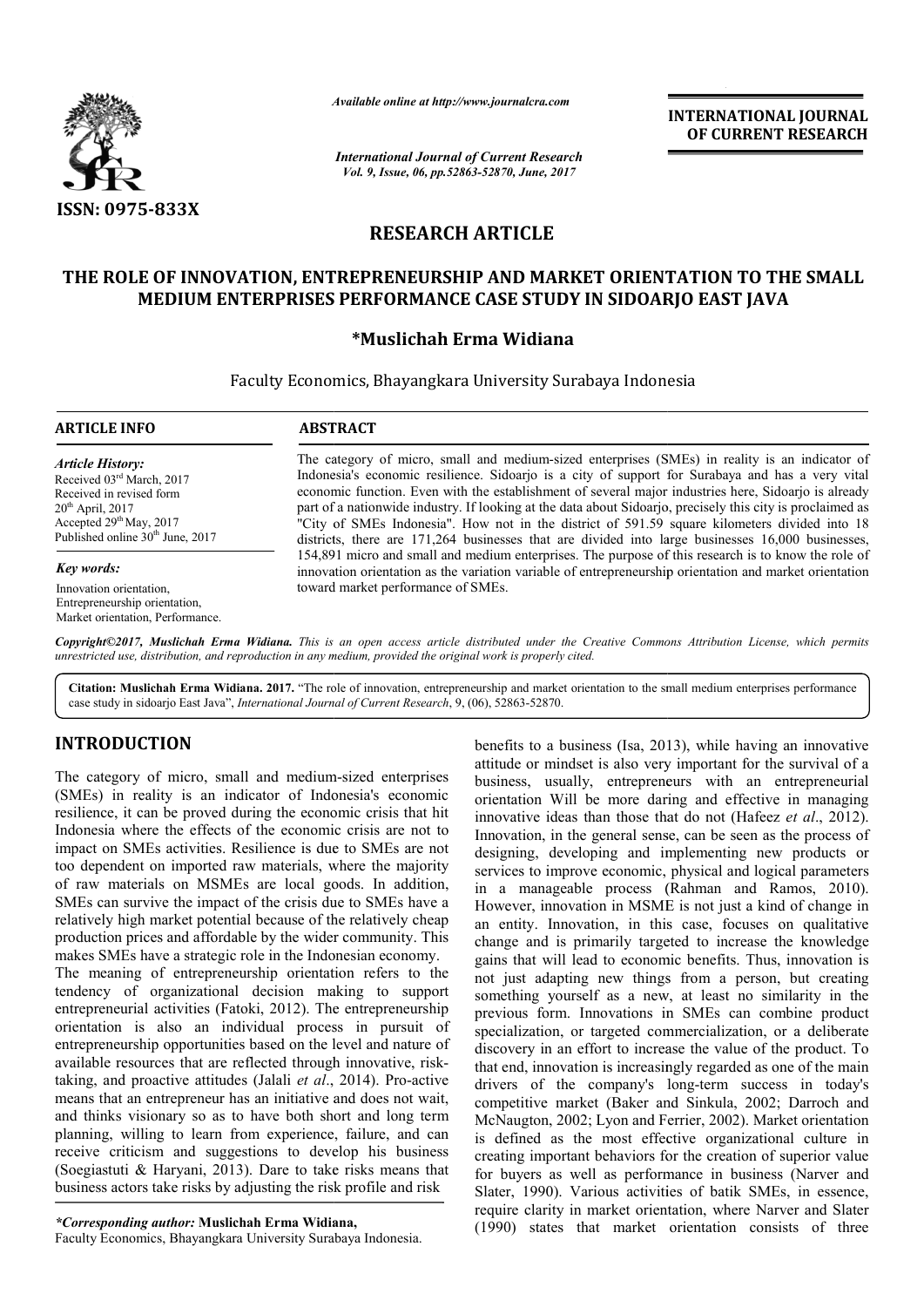behavioral components, including customer orientation, competitor orientation, and inter-functional coordination. Lianto *et al*. (2015) revealed that improving the performance of a business is driven by the innovation efforts that can be done a business. Companies that are able to innovate are believed to improve performance, but also be trusted to help a business in the face of competition in an evolving industry environment. Sidoario is a city of support for Surabaya and has a very vital function. Even with the establishment of several major industries here, Sidoarjo is already part of a nationwide industry. If looking at the data about Sidoarjo, precisely this city is proclaimed as "City of SMEs Indonesia". How not in the district of 591.59 square kilometers divided into 18 districts, there are 171,264 businesses that are divided into large businesses 16,000 businesses, 154,891 micro and small and medium enterprises. In addition, there are about 82 industrial centers that grow and add more about 11 business villages (Kampoeng Batik, Kampong Jajanan, Kampong Bebek, Kampong Krupuk, Kampong Shoes, Kampong Sayangan, Kampong Lele, Kampong Mushroom, Village Smoke etc). The diversity of creative business units developed by Sidoarjo-based SMEs is certainly a positive impact on the people's economy. In addition, wide-ranging business opportunities and cooperation for communities throughout Indonesia to order and resell the products of this Sidoarjo crafters. The purpose of this research is to know the role of innovation orientation as the variation variable of entrepreneurship orientation and market orientation toward themarket performance of SMEs.

## **Literature Review**

Market Orientation: Uncles (2000) defines market orientation as a process and activity related to customer creation and satisfaction by assessing customer needs and wants continuously. Application of market orientation will bring improved performance for the company. Martin (2006) simply says that market orientation is a superior skill in understanding and satisfying customers. Thus, market orientation is a set of beliefs that place customers in the first stage, while excluding from all other stakeholders, such as owners, managers, and employees, to develop a profitable long-term business (Deshpande *et al*., 1993). Keskin (2006) explains that within the framework of marketing culture and adopts a strategic view, it leads to three components of market orientation: (1) Obtaining and using customer information; (2) develop a strategic plan based on that information, and (3) implement a plan to respond to customer needs. Market orientation is a continuous building process.

The market orientation of an organization is one of the circumstances in which a company must be oriented towards a marketed product by looking at market share, (Kohli and Jaworski 1990). In this case, market orientation is comparable to concepts such as organizational flexibility. Just as larger or lower level flexible organizations and redesign organizations can increase the organizational level of flexibility (Volberda, 1992), organizations also vary in their degree in market orientation. This brings us to the problem of the optimal level of market orientation. An organization spends more on market-oriented justifiable performance improvements, only as an organization may be more flexible than necessary (Bruggeman and Koster, 2000). Martin (2006) goes further and explains that the heart of market orientation is the focus of corporate customers. To create a superior value for buyers

continues to require a seller to understand the buyer's value chain, not only because oftoday but also because it evolves over time. Other authors add that competitive advantage is not just a function of how well a company plays an existing rule (Govindarajan and Gupta, 2001). More importantly, it depends on the company's ability to radically change the rules. Martin (2006) further agrees that market-oriented businesses understand the dynamics of costs and revenues not only for current customers but also for future buyer targets. This is done by spending a good enough time to meet and talk to customers formally and informally. Market-based businesses also continue to monitor their customer commitments with customer communication interactions and knowledge transfer depending on the consistency and commitment of market research use. Keskin (2006) explains that within the framework of marketing culture and adopting a strategic outlook, it leads to three components of market orientation: (1) obtaining and using customer information; (2) develop a strategic plan based on that information, and (3) implement a plan to respond to customer needs.

## **Entrepreneurial Orientation**

Lumpkin and Dess (1996), provides a clear distinction between Entrepreneurial Orientation entrepreneurial orientation and entrepreneurship. Entrepreneurship is defined as a "new entry" that can be done by entering a fixed market or a new market with existing or new products or services or launching a new company. The entrepreneurial orientation is defined as the depiction of how the new entry is implemented (Lumpkin and Dess, 1996). The entrepreneurial orientation is illustrated by the process of practice and decision-making activities that encourage new entry, so entrepreneurship can be considered a product of entrepreneurial orientation.<br>Processes, practices and decision-making activities Processes, practices and decision-making activities (entrepreneurial orientation) generate new entry (entrepreneurship). Research by previous researchers provides strong theoretical support to measure the concept of entrepreneurship orientation using three dimensions: innovativeness, risk-taking, and proactiveness. Researchers using entrepreneurial orientation constructs usually operate by using three-dimensional measurements (Kreiser, Marino, and Weaver, 2002). Furthermore, it is also explained that the aggregate measurement of the entrepreneurial orientation is based on the assumption that these three dimensions contribute equally to the overall level of entrepreneurship orientation of the firm in all situations (Covin and Slevin, 1989). However, the development of the literature states that each of these dimensions can make a unique contribution to the nature of enterprise entrepreneurship (Lumpkin and Dess, 1996). Thus, it is possible if the three dimensions of this entrepreneurial orientation will have a different relationship with important variables such as company performance. However, there is little research examining the contribution of the three dimensions of entrepreneurship orientation to company performance (Lumpkin and Dess, 2001).

## **The indicators of entrepreneur orientation are**

**The tendency of companies to innovate (innovativeness):**  Researchers regard innovation as the heart of entrepreneurship (Kreiser, 2001). The dimensions of innovativeness reflect a company's tendency to use and support new ideas, experiments and creative processes that may succeed in introducing new products or services, new things or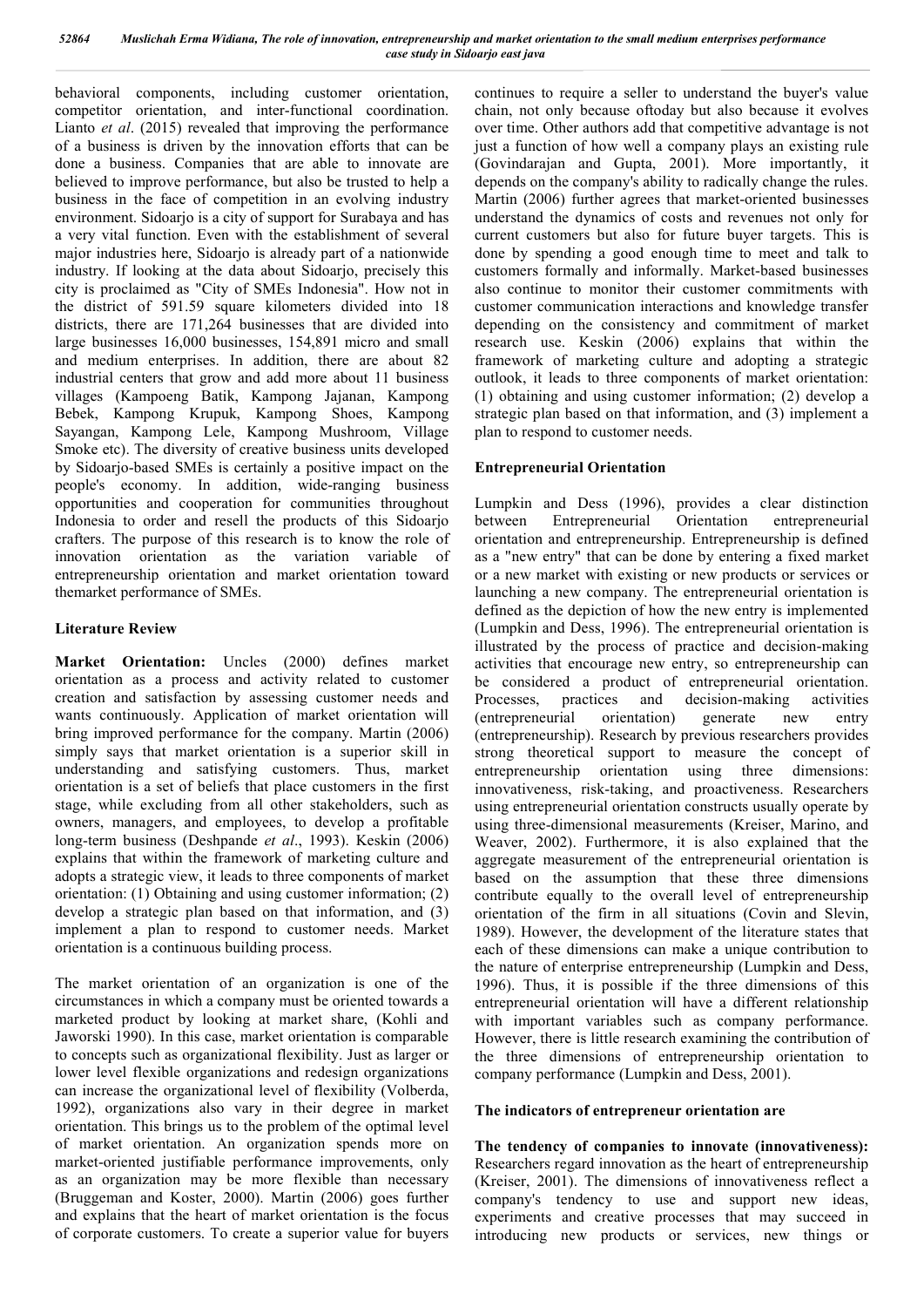technological processes (Lumpkin and Dess, 1996). So innovativeness is a basic willingness to abandon old or existing technologies or practices to look for new things to move in a better direction. Based on the results of Frese, Branties, and Hoorn (2002) research, the company's tendency to innovate positively related to the success of the company, because, with the new idea, the company can capture important segments in the market. A high level of innovation will improve the company's performance (Marino and Weaver, 2002). Lumpkin and Dess (1996) argue that applying the concept of entrepreneurial orientation is found in the strategy literature. Further explained that the orientation of entrepreneur refers to the process, practice and decisionmaking activities. Although much empirical research on entrepreneurship focuses on individual-level analysis, researchers today focus more on entrepreneurship as a firmlevel behavior (Lumpkin and Dess, 1996) define an entrepreneurial enterprise as the first company in product innovation in the market, to take risks and First proactively introduce product innovations that hit competitors with a landslide.

#### **Company's tendency to take risks**

The concept of risk-taking has long been associated with entrepreneurship (Kreis, 2001). This dimension reflects the company's active will to pursue opportunities even though these opportunities are risky and the results are uncertain (Caruana, Morris and Vella, 1998). This dimension captures the level of risk taking in resource allocation decisions as well as product and market choices (Venkatraman 1989). Although risk-taking is usually viewed as a characteristic or individual trait, Venkatraman views it as an organizational-level construct. The risk is taken into account in that the entrepreneur objectively identifies key risk factors and risk sources and then systematically tries to regulate or mitigate these factors. In line with Frese, Brantjes, and Hoorn (2002) stating that risk taking can be seen as a company's undertaking of the unknown, such as investigations into unexplored technology. Kreser, Marino, and Weaver (2002) found that the tendency of firms to take risks (risk taking) has a positive effect on company performance. The tendency of risk taking attitude is positively related to the success of the firm because the manager or the owner of the company can make a favorable agreement for the company performance.

#### **Innovation Orientation**

Dermott & O'Connor (2002), explains three notions of innovation orientation ie a) Innovation can come from the end result often related to project outcome. B) Innovation can Utilizing the orientation within companies and organizations

towards enabling sustainable Productivity increases. C) Innovation is measured by the number of new products introduced by the company, the percentage of new product sales, innovation, and relative frequencies introduces new things compared to competitors. Innovation is always a risky departure from existing practice. Innovation is considered a new application (Rogers, 2003). Innovation is different from innovation. Innovation is a characteristic of an individual or organization whereas innovation is a new product, a new process or a new business system (Boer & Duringa, 2004). The innovation orientation is a change in a product offering, service, business model or operation that significantly enhances the experience of a large number of stakeholders.

Changes in the connotation of Greenfield development. A change reflects that there is a way people do things before and now there are different ways. It is also possible for existing practices or technologies in other sectors to be applied to specific sectors (Hovgaard & Hansen, 2004). Innovation as creativity and / or adoption of new ideas, new processes, new products or new services aimed at increasing value to customers and contributing to the performance or effectiveness of the company (Hansen, Korhonen, Rametsteiner & Shook (2006) Orientation of innovation can be related With product offerings whether new products are built on radical technology or new features Changes in services can definitely be innovative Meaningful improving experience if a packaging redesign company changes must improve experience Stakeholders separate innovation from innovation Creativity that produces uncertain invention Becomes an innovation.The discovery that satisfies the interests of just one person is not innovation but a discovery of being more than new and creative must have a wider impact The term stakeholder, acknowledging that the benefits of an innovation can be beneficial Consumers, shareholders, employees and every part of it (Carpenter, 2010).

Measurement of innovation orientation to know a company already oriented to high-level innovation or still low. The orientation of this innovation is measured by the company's frequent introduction of new products, new services, new production processes, product quality and raw materials. More and more companies introduce new products mean the company's innovation level is higher. The more companies improve the new service better the higher the level of innovation orientation. The production process, product quality and quality of raw materials also determine the level of innovation orientation (Kirca, Jayachandran & Bearden, 2005; Jhonson *et al*., 2009). Increased orientation of technical innovation can also be done with the development of new services (Lin & Hsieh, 2011). The development of new services is carried out through five stages: service identification, service value formation, service modeling, service implementation, and commercialization services. The development of new services tends to be more flexible. The process of developing new services will be perfected by the service supervisor. The Company incorporates detailed service requirements by integrating the value of services into the future development process for the service. Increased orientation of innovation can be done by conducting explorative information technology. Information technology is responsible for companies in Romania. Quantitative and qualitative research reveals new insights in responding to the company for the latest dramatic changes in information technology, In order to overcome the still global economic crisis and to ensure increased organizational efficiency and profitability. While Product configuration improves product quality and this relationship is moderated negatively by difficulties for the company to determine its target market needs (Camelia, 2012; Alessio, Elisa & Cipriano, 2012)

#### **SMEs performance**

In addition, Bradley and O'Reagain (2001) commented that SMEs can internationalize to seek rapid performance growth. Growth can be measured in company performance through export sales. The study shows that internationalization has a positive relationship with company performance. Burpitt and Rondinelli (2000) studies show that financial success in early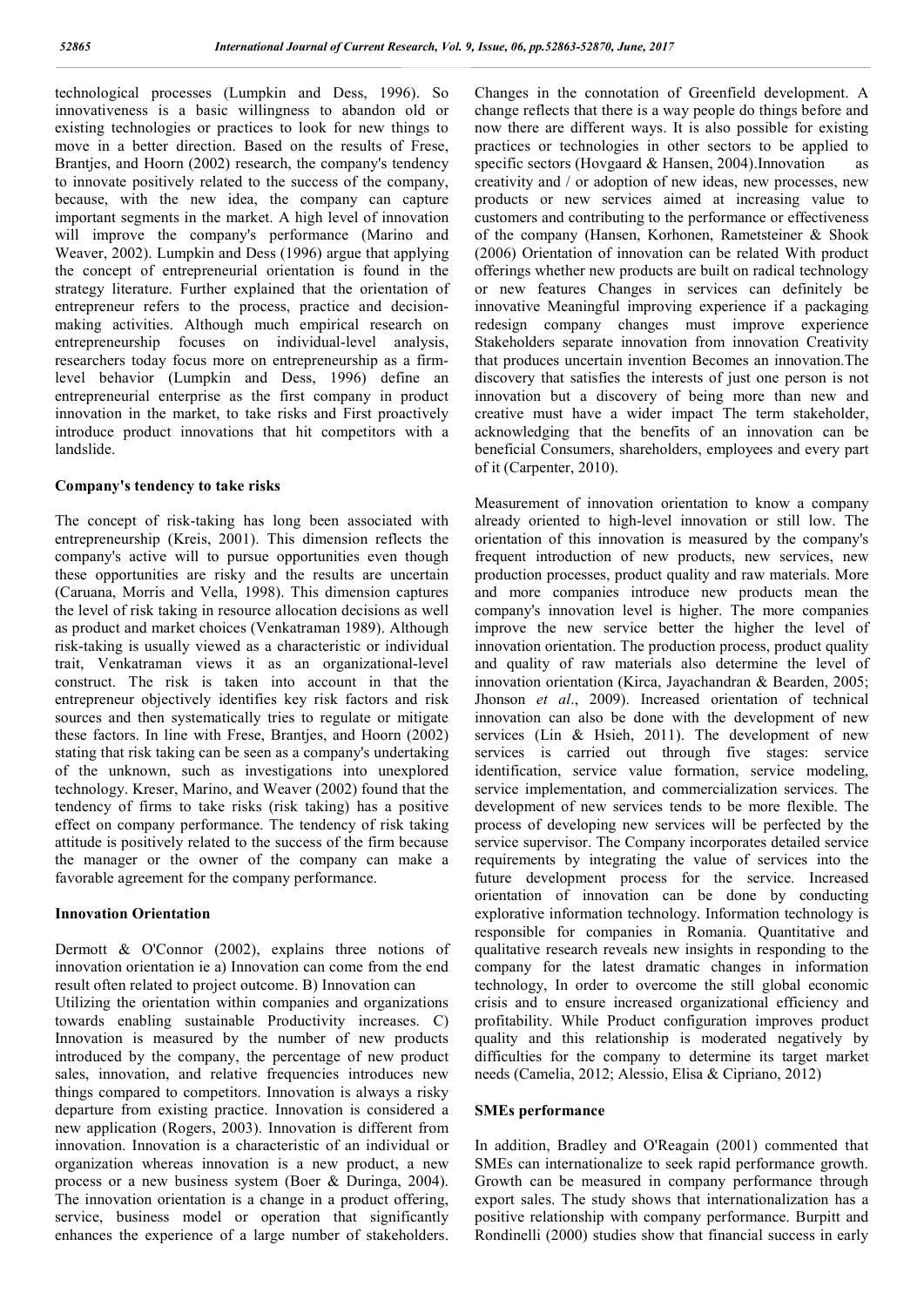export activities motivated small firms to internationalize in the next period. The company agreed that the sale of profits and growth is an important factor for their internationalization. This shows that internationalization will help the company to achieve profit success. Partial correlation analysis has shown that both the variables of financial success and learning orientation are associated with small firms. Chatterjee and Lim (2000) studied the relationship between external factors and internal factors of SMEs in Singapore with the level of internationalization and performance. The results show that there is a positive relationship between internationalization and performance. Regionalization and internationalization have proven successful for SME success in Singapore. In addition, they tend to be regionalized because markets like Malaysia and Indonesia are almost similar to those in the cultural aspect and this allows the market to easily penetrate. Chelliah (2010) examines the performance of MSMEs traditionally measured using accounting data, such as return on investment, revenue growth, and market share. He has proposals for inclusion of qualitative measures to provide an understanding of organizational processes and outcomes.

Suliyanto and Rahab (2012) explained that the performance of MSMEs can be measured by (1) Market Reach; (2) Increased Sales; (3) Company Profits; And (4) Increasing Number of Customers.

## **Relationship between Variables and Research Models**

**Effect of Entrepreneur Orientation on Innovation:** The entrepreneurial orientation can be considered as the process, practice, philosophy, and decision-making activities that lead the organization to innovation (Wiklund and Shepherd, 2005; Li *et al*., 2009), the importance of entrepreneurial orientation for survival and firm performance has been recognized in the entrepreneurial literature (Tat *Et al*., 2007; Hughes and Morgan, 2007). Innovation is an important factor in companies because of the evolution of competitive money in an environment of entrepreneurial orientation (Bueno and Ordonez, 2004). Innovation is thought to have an immediate effect on company performance (Brockman and Morgan, 2003). Ireland and Webb (2007) argue that entrepreneurial action has a direct effect on innovation products and processes, so a globalization orientation enhances a company for autonomy, competitive aggressiveness, proactive and the willingness to take risks and innovate (Zahra *et al*., 1999; Lumpkin and Dess, 1996), entrepreneurship and innovation orientation, and performance can be linked to one another. Based on the above explanation can be formulated the first hypothesis that is

#### **H1:Entrepreneurial Orientation has a significant positive effect on innovation**

## **The Influence of Market Orientation on Innovation**

Slater and Narver (1990) suggest that innovation and new product success exist in the relationship between market orientation and business performance. However, to establish market orientation should stimulate innovation and innovation should improve company performance. The positive relationship between innovation and company performance has been proven in many studies, but the relationship between market orientation and innovation has not been established, but small independent firms can innovate on their products by adopting innovation inputs that are closely related to the

quality of the final product. The hypothesis on the relationship between market orientation and product innovation is based on the literature on innovation adoption. Rogers (1995) states that early adopters have more social participation, are interconnected in their private network systems, have agency contact changes, have greater exposure to private communication channels and engage in more active information gathering. Note that many of these characteristics can be measured by the behavioral components of market orientation. Based on the above explanation can be formulated the second hypothesis that is

## **H2: Market orientation has a significant positive effect on innovation**

**Effect of Entrepreneurship Orientation on Performance:**  On the hypothesis of entrepreneurship, orientation has a positive and significant impact on performance indirectly through innovation according to Frank *et al*. (2010) ignores internal and external conditions that may be specific to the company, as a result of entrepreneurial orientation on business performance. In a stable business environment, proactive and risk behaviors can be more beneficial. But in a dynamic competitive environment, entrepreneurial orientation is an important prerequisite that the company itself must direct if it wants to have an active influence on market developments. The role of entrepreneurial orientation in that context affects performance. Based on the above explanation can be formulated the third hypothesis that is

#### **H3: The orientation of entrepreneur has a significant positive effect on performance**

**The Influence of Market Orientation on Performance:** The impact of market orientation on company performance has been studied for over a decade in the SME business. The Wilson study (1996), Horng and Chen (1998), in particular, addressed the direct influence of market orientation on corporate performance and competitive advantage. According to Pelham (1997), a market-oriented company, which has excellent market information, collection, and processing capabilities, is able to predict the needs and market changes accurately and quickly, allowing them to respond quickly and appropriately. Thus, they increase their competitive advantage. In this case, it has been affirmed by experts in the literature that market orientation makes small firms have the potential of competitive advantage over large corporations. Based on the above explanation can be formulated the fourth hypothesis that is

#### **H4: Market orientation has a significant positive effect on performance**

**The Influence of Innovation on Performance:** The positive role of corporate innovation on corporate performance has been supported by many theoretical and empirical studies of new product development, adoption and diffusion technology, process improvement, and innovation (Calantone *et al*., 2002). The study notes that SMEs (Keizer and others 2002) should be demanded to be innovative, based on their limited resources, vulnerability to uncertain competitive advantage, turbulence in the business environment, and widespread power of customers and suppliers. Indeed, SMEs that follow proactive business strategies encourage innovation as a central part of corporate culture. SMEs can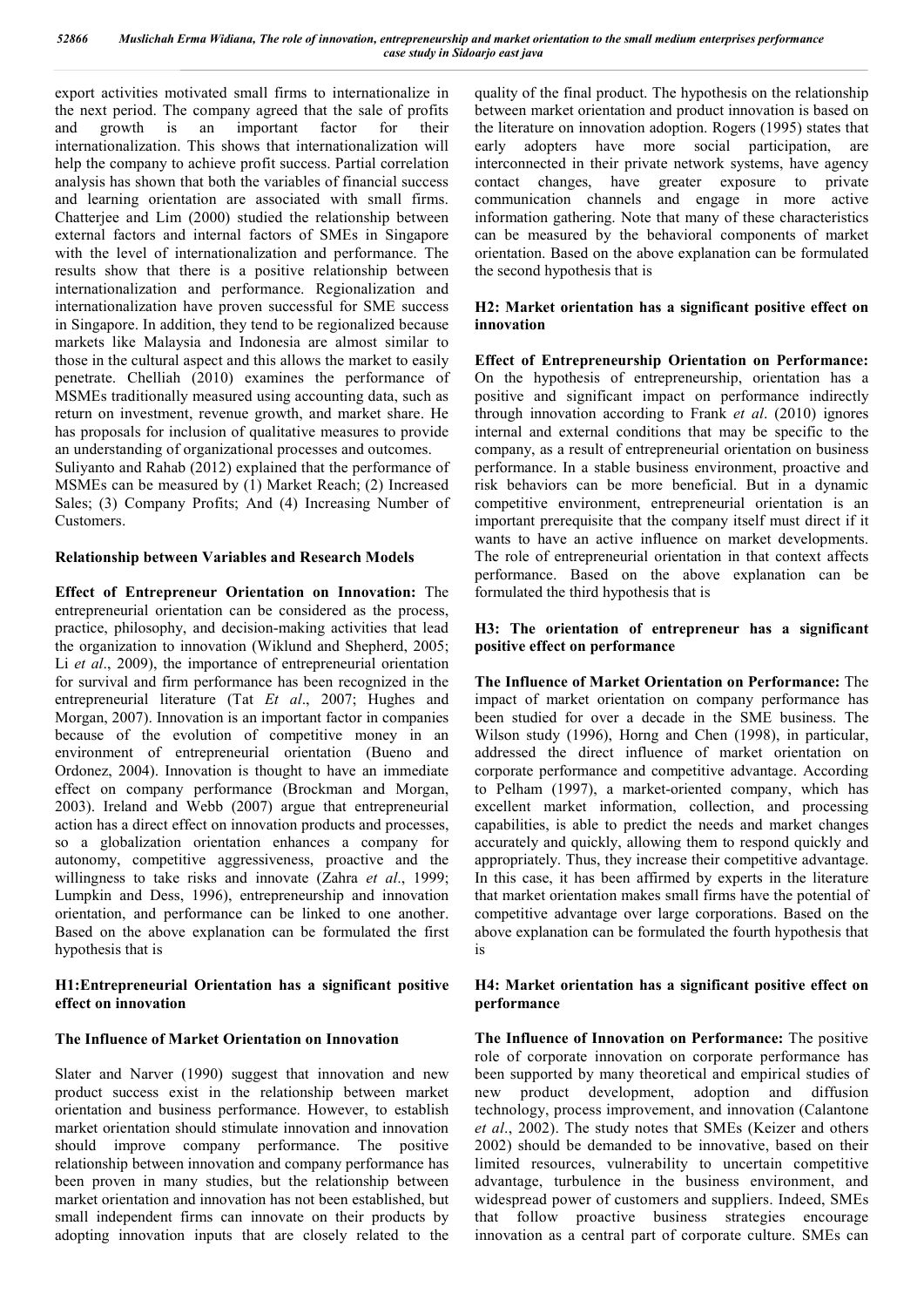achieve position leadership by implementing aggressive innovation strategies in the niche industry. High-tech SMEs, for example, electronics, software, and biotechnology, for example, demonstrate improved performance by generating new markets and industries due to their innovation (Romijn and Albaladejo, 2002). Innovation has long been associated with entrepreneurial behavior, and theoretically associated with high tolerance of ambiguity, taking risks, and evaluating the uncertainty of better situations. Based on the above explanation can be formulated the fifth hypothesis that is

#### **H5: Orientation of innovation has a significant positive effect on performance**



**Fig. 1. Research Models**

## **MATERIALS AND METHODS**

This research is conducted on small and medium enterprises located in the region of Sidoarjo regency. The location of this research is determined by UMKM Sentra in Sidoarjo Regency and registered in Industry and Trade Office in 2015. The criteria of Small and Medium Enterprises used are: (1) SMEs registered / licensed and can be identified by the Industry and Trade Office of Sidoarjo Regency; (2) SMEs engaged in manufacturing, namely Small and Medium Enterprises that produce products; (3) SMEs that become the mainstay products and potential to be developed. Sidoarjo regency has 18 districts. This research uses purposive sampling that is sampling according to population characteristic. Each District is taken 10 SMEs, thus there are 180 SMEs are sampled. Exogenous variables in this research are entrepreneurship orientation and market orientation. Innovation orientation intervening variable. Endogen Variable of MSME performance. Data analysis in this research using Structural Equation Model (SEM).

#### **RESULT AND DISCUSSION**

#### **Confirmatory Analysis of Exogenous Constructs**



**Fig. 2. Result of confirmatory analysis for exogenous construct**

**Table 1. Result of Confirmation Factor of Entrepreneurship Orientation Analysis**

| Indicator                        | Loading | Critical Ratio | note  |  |
|----------------------------------|---------|----------------|-------|--|
| OW <sub>1</sub>                  | 0,642   | 4,345          | Valid |  |
| OW2                              | 0,584   | 2,346          | Valid |  |
| OW3                              | 0,872   | 5,644          | Valid |  |
| Construct reliability = $0,7476$ |         |                |       |  |

Based on table 1 it can be seen that the critical ratio value (CR) of the three indicators of entrepreneurship orientation is greater than 1.96, it can be concluded that the three indicator is valid from the entrepreneurial orientation construct. The value of construct reliability is 0.7476> 0.700, indicating that the three indicators are reliable.

**Table 2. The Result of Market Orientation Confirmation Factor Analysis**

| Indicator       | Loading                         | Critical Ratio | Note  |
|-----------------|---------------------------------|----------------|-------|
| OP <sub>1</sub> | 0,733                           | 5,878          | Valid |
| OP2             | 0.782                           | 6,321          | Valid |
| OP3             | 0,624                           | 3,458          | Valid |
|                 | Construct reliability= $0,7579$ |                |       |

Based on table 2 it can be seen that the critical ratio (CR) value of three indicators of market orientation is greater than 1.96, it can be concluded that the three indicators are valid toform the market orientation of the construct. The value of construct reliability is 0.7579> 0.700, indicating that the three indicators are reliable.

#### **Confirmatory Factor Analysis of Endogen Construct**



**Fig 3. Confirmatory Factor Analysis Result of Endogen Construct**

It can be seen that the critical ratio (CR) value of three indicators of entrepreneurship orientation is greater than 1.96, it can be concluded that the three indicators are valid to form the entrepreneurial orientation construct. The value of construct reliability is 0.7476> 0.700, indicating that the three indicators are reliable.

**Table 3. The Result of Market Orientation Confirmation Factor Analysis**

| Indicator                      | Loading | Critical Ratio | Note  |  |  |
|--------------------------------|---------|----------------|-------|--|--|
| OP <sub>1</sub>                | 0,733   | 5,878          | Valid |  |  |
| OP <sub>2</sub>                | 0,782   | 6,321          | Valid |  |  |
| OP3                            | 0,624   | 3,458          | Valid |  |  |
| Construct Reability = $0,7579$ |         |                |       |  |  |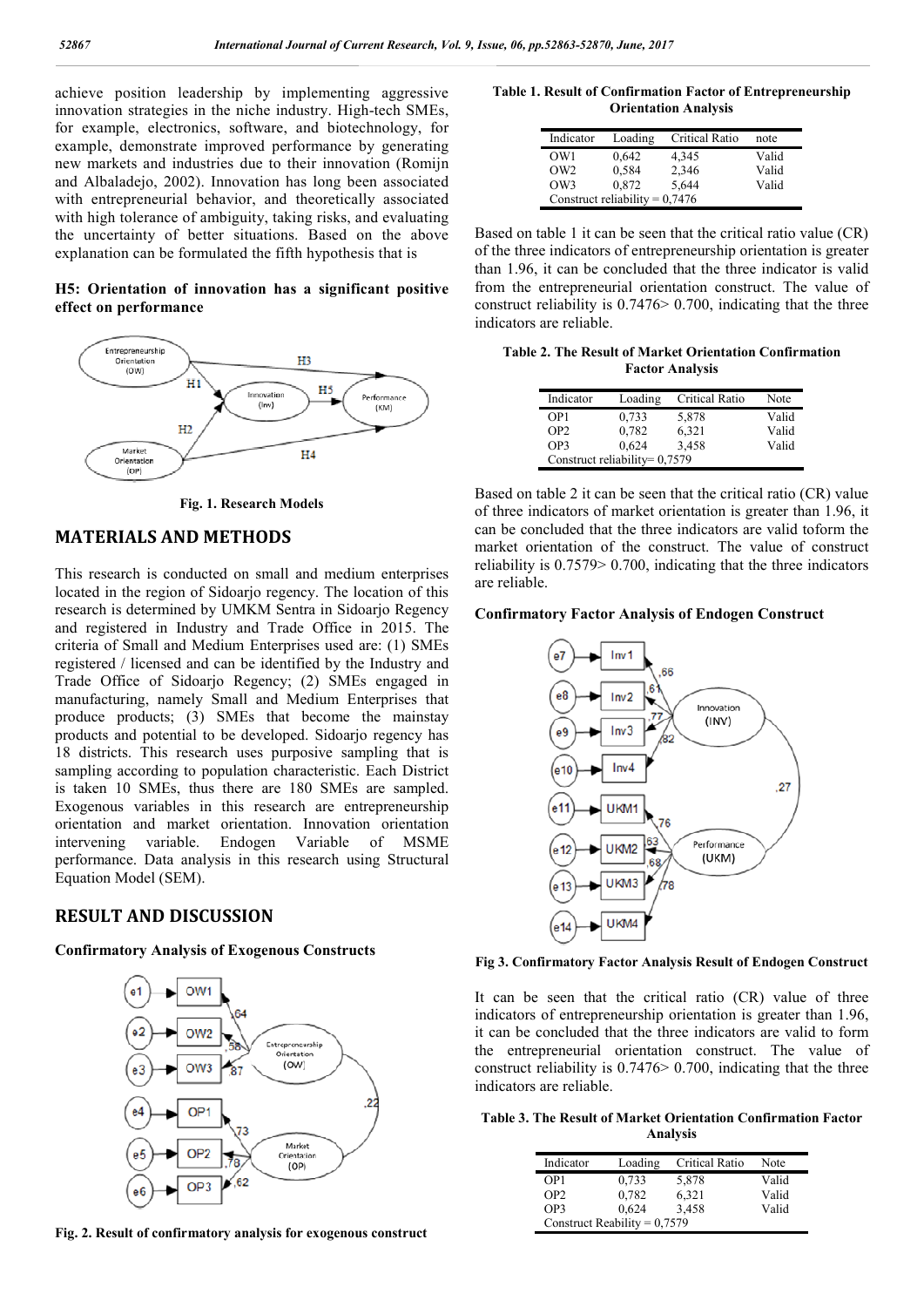Based on table 3 it can be seen that the critical ratio (CR) value of three indicators of market orientation is greater than 1.96, it can be concluded that the three indicators are valid in the form of market orientation constructs. The value of construct reliability is 0.7579> 0.700, indicating that the three indicators are reliable.

**Result of Analysis of Structural Equation Model and Hypothesis Testing**



**Fig. 4. Result Structural Equation Model**

The result of model analysis of structural equation and hypothesis testing can be seen in Table 4.

effect on performance. Hypothesis 5 (H5) which states the innovation effect on performance is accepted.

# **DISCUSSION**

#### **Effect of Entrepreneur Orientation on Innovation**

The result of research showed that entrepreneurship orientation had apositive and significant effect on innovation at UMKM of Sidoarjo Regency which showed thecoefficient of line 0,312, thecontribution of 31,2% and value of Critical Ratio (CR) 2,991> 1,96. The results of this study support the Irish and Webb (2007) research which states that entrepreneurial action has a direct effect on innovation products and processes, so entrepreneurial orientation enhances a company for autonomy, competitive aggressiveness, proactivity and a willingness to take risks and innovate. Orientation of entrepreneurship and innovation, and performance can be linked to one another (Zahra *et al*., 1999; Lumpkin and Dess, 1996).

#### **The Influence of Market Orientation on Innovation**

The result of the research shows that market orientation has apositive and significant effect on innovation at UMKM of Sidoarjo regency which is shown by path coefficient 0,433,

**Table 4. Result of SEM Testing**

| Hip            | Relationships between variables                   | Path coefficient | <b>CR</b> | Description |
|----------------|---------------------------------------------------|------------------|-----------|-------------|
| H1             | Orientation Entrepreneur $\rightarrow$ innovation | 0.312            | 2.991     | significant |
| H <sub>2</sub> | Market Orientation $\rightarrow$ innovation       | 0,433            | 3.123     | significant |
| H3             | entrepreneurorientation->performance              | 0,465            | 3,871     | significant |
| H4             | Market Orientation $\rightarrow$ performance      | 0.235            | 2.355     | significant |
| H5             | $innovation \rightarrow performance$              | 0.521            | 4.788     | significant |

Based on table 4. Can be explained as follows:

- The value of the coefficient of orientation path of entrepreneurship  $\rightarrow$  aninnovation of 0.312 and the critical ratio value of 2.991> 1.96, indicating that the orientation of entrepreneur has asignificant effect on innovation. Hypothesis 1 (H1) which states the entrepreneurial orientation effect on innovation is accepted.
- The value of market orientation coefficient $\rightarrow$ aninnovation of 0.433 and the critical ratio value of 3.123> 1.96, indicating that market orientation has asignificant effect on innovation. Hypothesis 2 (H2) which states the market orientation has an effect on acceptable innovation.
- The value of the coefficient of the orientation path of entrepreneurship  $\rightarrow$  performance of 0.465 and the critical ratio of 3.871> 1.96, indicating that the entrepreneurial orientation has a significant effect on performance. Hypothesis 3 (H3) which states the entrepreneurial orientation effect on the performance accepted.
- The value of market orientation coefficient  $\rightarrow$  performance of 0.235 and critical ratio value of 2.355> 1.96, indicating that market orientation has a significant effect on performance. Hypothesis 4 (H4) which states the market orientation affect the performance accepted.
- The value of the coefficient of innovation path  $\rightarrow$ performance of 0.521 and the critical ratio value of 4.788> 1.96, indicating that innovation has a significant

and value of Critical Ratio (CR) 3,123> 1,96. The results of this study are in accordance with Slater and Narver (1990) research which shows that innovation and success of new products exist in the relationship between market orientation and business performance. However, to establish market orientation should stimulate innovation and innovation should improve the performance of MSMEs. This is because market orientation will generate new ideas to respond to market challenges so that this will create innovation. Therefore, market orientation has a positive and significant influence on innovation can be proven through this research.

**Effect of Entrepreneurship Orientation on Performance:**  The results showed that entrepreneurship orientation had a positive and significant effect on the performance of UMKM of Sidoarjo Regency which showed by thecoefficient of line 0,433, and value of Critical Ratio (CR) 3,123> 1,96. This finding does not support the research of Herman Frank *et al*. (2010) disregarding the company's internal and external conditions that are particularly the impact of entrepreneurial orientation on business performance. Whereas in a stable business environment, proactive and risk behavior can be more beneficial. But in a dynamic competitive environment, entrepreneurial orientation is an important prerequisite that the company itself must direct if it wants to have an active influence on market developments. The role of innovation in that context will drive an entrepreneurial orientation that affects performance.

**The Influence of Market Orientation on Performance:** The results showed that market orientation had apositive and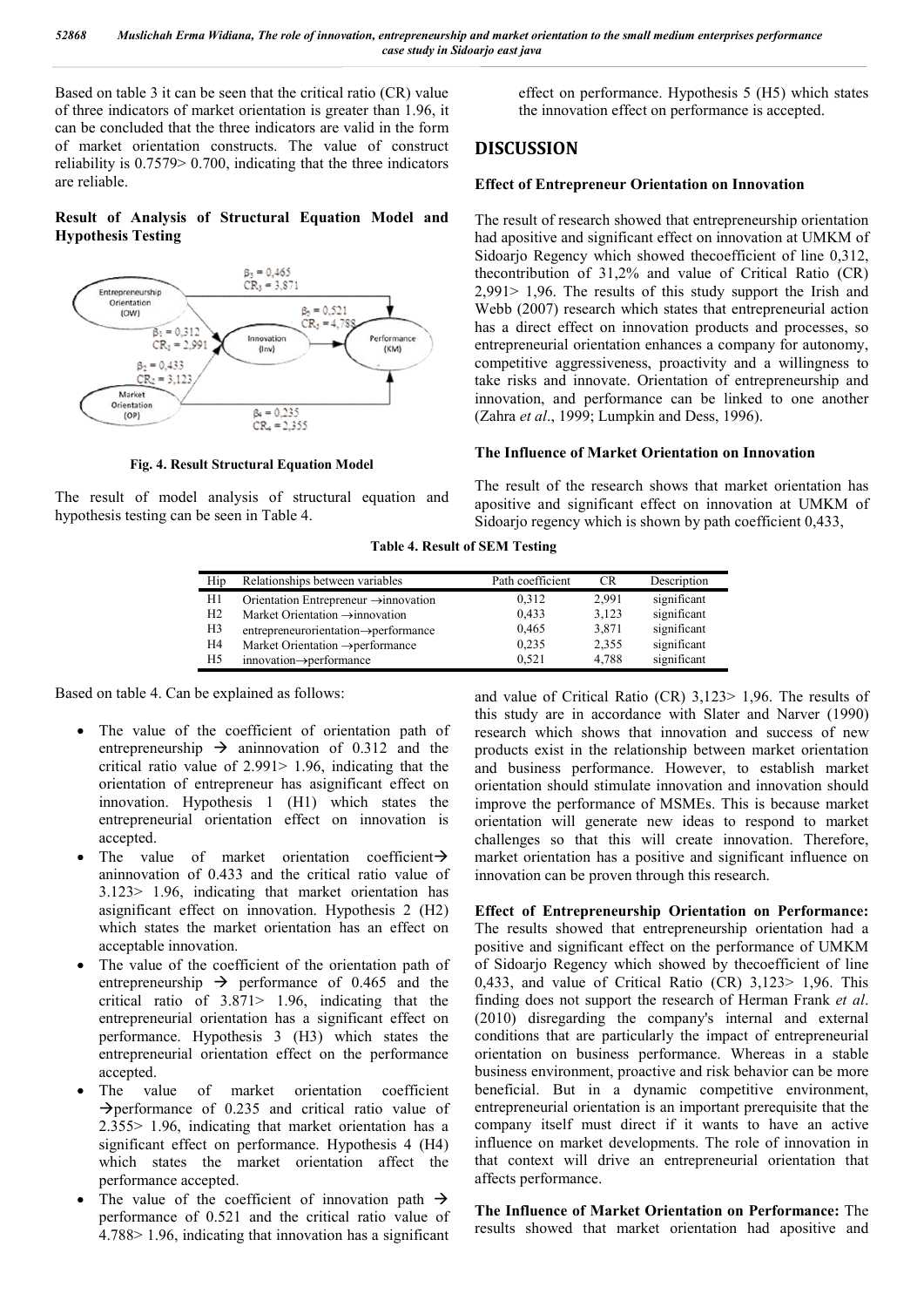significant effect on the performance of MSME of Sidoarjo Regency shown by thecoefficient of line 0,235, and value of Critical Ratio (CR) 2,355> 1,96. The results of this study are in accordance with Peterson's (1989), Meziou (1991), Pelham and Wilson (1996), Horng and Chen (1998) studies which demonstrate the direct effect of market orientation on competitive advantage and the direct influence of market orientation on firm performance. According to Pelham (1997), a market-oriented company, which has excellent market information. This market information is collected and processed so that the company is able to predict the needs and market changes accurately and quickly, enabling them to respond quickly and accurately. Thus, they can increase their competitive advantage that will ultimately affect the company's performance. Given that SMEs may not have a long-term and strategic focus, their orientation is general customer orientation so that market orientation is a critical determinant of performance (Appiah-Adu and Singh, 1998).

**The Influence of Innovation on Performance:** The results showed that innovation had apositive and significant effect on performance at UMKM of Sidoarjo Regency which showed by path coefficient 0,521, and value of Critical Ratio (CR) 4,788> 1,96. These findings support the opinions of Romijn and Albaladejo (2002) who argue that SMEs following proactive business strategies encourage innovation as a central part of corporate culture. SMEs can achieve position leadership by implementing aggressive innovation strategies in the niche industry. High-tech SMEs, such as electronics, software, and biotechnology, show improved performance by generating new markets as they innovate. This is possible because innovation has long been associated with entrepreneurial behavior, and theoretically associated with a high tolerance for ambiguity, taking risks, and evaluating an uncertain situation better.

# **REFERENCES**

- Alessio, T. Elisa, P., Cipriano, F, 2012, Product Configurator Impact on Product Quality, *International Journal of Production Economics*, Vol. 135. p. 850-859.
- Baker, W.E, dan J.M. Sinkula, 2002, Market Orientation, Learning Orientation and Product Innovation: Delving Into the Organization's Black Box,*Journal of Market Focused Management*. Vol. 5. No. 5, pp. 5-23.
- Boer, H., &Duringa, W. E, 2004, Innovation, what innovation? A comparison between product, process, and organizational innovation, *International Journal of Technology Management,* Vol.22. p. 83–107.
- Bradley, F., dan O'Reagain, S, 2001, Deriving international competitive advantage in SMEs through product-market and business system resource llocation. *Irish Journal of Management, 22* (2), 19-44.
- Brockmand B, Morgan F, 2003, The role of existing knowledge in new product innovativeness and performance. *Decis Sci. J*., 32(2): 385-419.
- Bruggeman, W. dan Koster, 2000, Market orientation*, Australian Journal of Management Strategy: 73: 507-510.*
- Bueno, E. dan P. Ordoñez, 2004, Innovation and learning in the knowledge-based economy: Challenges for the firm. Inter. *J. Technol. Manage*., 276(7): 531533.
- Burpitt dan Rondinelli, 2000, Small firm motivation for exporting: To earn and learn? *Journal of small business management pp. 1-*14.
- Camelia C, 2012, The Impact Of Latest It Technologies Over The Efficiency Of A Knowledge-Based Organization

Management In Romania, *Revista economica,* Vol. Supplement p. 68-76.

- Calantone, R.J., Cavusgil, S.T. dan Zhao, Y, 2002, Learning orientation, firm innovation capability and firm performance, *Industrial Marketing Management*, Vol. 31, pp. 515-24.
- Carpenter, H, 2010, *Definition of innovation*, WWW/ Claudion /202/definition of innovation, 29 Juni 2010.
- Caruana, Albert. Morris, Michael. dan Vella Antoni J, 1998, The Effect of Centralizations and Formalizations on Entreprenuership in Export Firms. *Journal of Small Business Management*, Januari: 16-29.
- Charles L. Martin, 2006,*Must Corporate Income Be Taxed Twice?.* (Studies of Goverment Finance: Second series). Washington D.C.: The Brookings Institution.
- Chatterjee dan Lim, 2000, Failed Takeover Attempts, Corporate Governance and Recofusing. *Strategic Management Journal*. 24(1): 87-93.
- Chelliah*,* S., L.T. Fabellar dan E. Heinrichs, 2010, Effect of sub-lethal doses of three insecticide on the reproductive rate of brown planthopper,Nilaparvata lugens on rice. Environ.
- Ching, Horng Shun dan Hsui, Chen A. Cheng, 1998, "Marketing Orientation of Small and Medium Sized Firm in Taiwan", Journal of Small Business Management, July 1998, page 79-85
- Covin, J. G., dan Slevin, D. P, 1989, Empirical relationships among strategic posture environmental context variables, and new venture performance. *Frontiers of Entrepreneurship Research.* In R. Bockhaus *et al*. (eds.) 370– 382. Wellesley, MA: Babson College.
- Darroch, J. dan McNaugton, R, 2002, Examining the link between knowledge management practices and types of innovation, *Journal of Intellectual Capital*, Vol. 3 No. 3, pp. 210-22.
- Deshpande, R., Farley, J.U, dan Webster, F., Jr, 1993, Corporate Culture, Customer Orientation and Innovativeness in Japanese Firms : A Quadrad Analysis, *Journal of Marketing*, Vol. 57, 23-37.
- Fatoki, Owale, 2012, The Impact of Entrepreneurial Orientation on Access to Debt Finance and Performance of Small and Medium Enterprise in South Africa. *Journal of Social and Science*, 32(2): h: 121-131.
- Frank, Hermann., Kessler, Alexander dan Fink, Matthias, 2010, Entrepreneurial Orientation and Business Performance – A Replication Study, *journal*, SBR 62 April 2010 175-198
- Frese, Brantjes dan Hoorn, 2002, Psychological Success Factors of Small Scale
- Govindarajan dan Gupta, 2001, Linking control system to bussines unit strategy: impact on performance,*Accounting and Organization and society*: 51-56.
- Hafeez, Muhammad Haroon, Shariff, Mohd Noor Mohd, dan Lazim, Halim Bin Mad, 2012, Relationship between Entrepreneurial Orientation, Firm Resource, SME Branding and Firm's Performance: Is Innovation the Missing Link?. *American Journal of Industrial and Business Management*, (2): h: 153-159.
- Hansen, E., S. Korhonen, E. Rametsteiner, and S. Shook, 2006, Current state-ofknowledge: Innovation research in the global forest sector, *Journal of Forest Products Business Research,* Vol. 3. p. 27-43.
- Hovgaard, A., & E. Hansen, 2004, Innovativeness In The Forest Products Industry, *Forest Products Journal,* Vol. 54. p. 26-33.